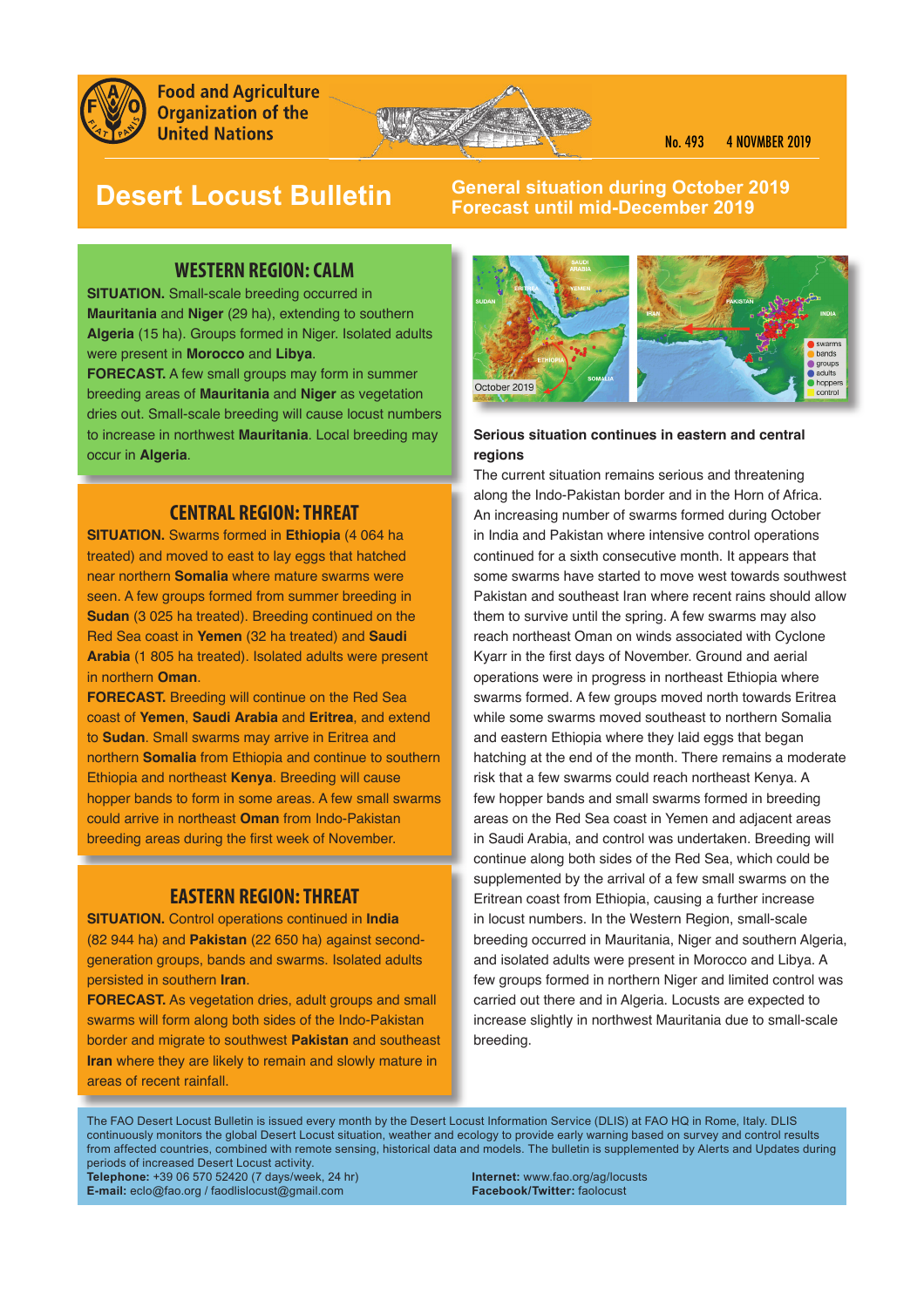

# **Weather & Ecological Conditions in October 2019**

**Rainfall declined in the summer breeding areas of West Africa, Sudan and along the Indo-Pakistan border but vegetation remained green. Good rains fell in parts of the winter breeding areas along the Red Sea coast. Light rains fell in the spring breeding areas of Iran and Pakistan. Good rains fell over the Horn of Africa. Light to moderate showers fell in eastern Oman from Cyclone Kyarr.** 

# **WESTERN REGION**

The Inter-Tropical Convergence Zone (ITCZ) continued its seasonal movement southwards but was generally about 200–300 km further north than usual during the first two decades of October. By the last decade, the ITCZ had moved south of the summer breeding areas in the Sahel of West Africa. As a result, good rains fell mainly during the first decade in southern Mauritania, southern Tamesna, the Air Mountains and central pasture areas in Niger, and in central and northeast Chad. Thereafter, no significant rain fell in the summer breeding areas of the northern Sahel. Although vegetation remained green, it was starting to dry out in parts of southern Mauritania and northern Niger. During the second decade, light to moderate rains fell in northwest Mauritania where conditions are expected to remain favourable for breeding during the forecast period. In Northwest Africa, very little rain fell except for some possible light showers about mid-month over the Hoggar Mountains in southeast Algeria extending to southwest Libya. Nevertheless, vegetation remained green in central, eastern and southern Algeria, including along the borders of Mali and Niger.

# **CENTRAL REGION**

Similar to the Western Region, the Inter-Tropical Convergence Zone (ITCZ) continued its seasonal movement southwards but was generally about 200–300 km further north than usual during the first two decades of October over the interior of Sudan. By the last decade, the ITCZ had moved south of the summer breeding areas in Sudan. As a result, light to moderate rains fell primarily during the first decade and less so during the second decade in the summer breeding areas of West and North Darfur, North Kordofan, White Nile states, the Baiyuda Desert and near Kassala extending to the western lowlands in Eritrea. Light rain fell in a few places along the western side of the Red Sea Hills, including parts of Wadi Oko/Diib. Light to moderate showers fell at times during the first two decades in eastern Ethiopia, including the Ogaden and adjacent areas of northwest and central Somalia. Rainfall declined in the Afar region and northern Ethiopia. Heavy rains and flash floods occurred in central Somalia. In the winter breeding

areas, light rains fell on the Red Sea coast in Eritrea, Yemen and Saudi Arabia as far north as Badr. Rainfall was particularly heavy during the second decade. Good rains fell on the southern coast of Yemen near Aden where breeding conditions were favourable in the wadis. Unusually heavy rains may have fallen on the northwest coast and escarpment of Somalia on the 1<sup>st</sup> and 8<sup>th</sup>. In Oman, moderate showers fell in the north during the first half of the month. Cyclone Kyarr developed in the Indian Ocean at the end of the month and moved in a southwesterly direction along the eastern coast of Oman, causing light to moderate rain to fall in some areas between Sur and Duqm. Vegetation was already green near Duqm and in other areas of Al Wusta governorate from rains associated with Cyclone Hikka in September.

# **EASTERN REGION**

The monsoon withdrew from the Indo-Pakistan breeding areas on 11 October, which is nearly one month later than normal. Consequently, good rains continued to fall during the first week of the month and ecological conditions remained favourable for breeding and locust survival along both sides of the Indo-Pakistan border in Cholistan, Nara and Tharparkar deserts in Pakistan and in Rajasthan, India. In the spring breeding areas, light to moderate rains fell at times during the first week along the coast and interior of southern Sistan-Baluchistan, Iran and in adjacent areas of Baluchistan in southwest Pakistan. This may allow natural vegetation to become sufficiently green for Desert Locust survival but low temperatures are likely to delay maturation.



Control operations declined slightly in October (118 000 ha) compared to (125 000 ha).

| Algeria      | 15 ha (October)          |
|--------------|--------------------------|
| Ethiopia     | 4 064 ha (October)       |
| India        | 82 944 ha (October)      |
| Niger        | 29 ha (October)          |
| Pakistan     | 29 930 ha (October)      |
| Saudi Arabia | 720 ha (29-30 September) |
|              | 1805 ha (October)        |
| Sudan        | 3 025 ha (October)       |
| Yemen        | 32 ha (October)          |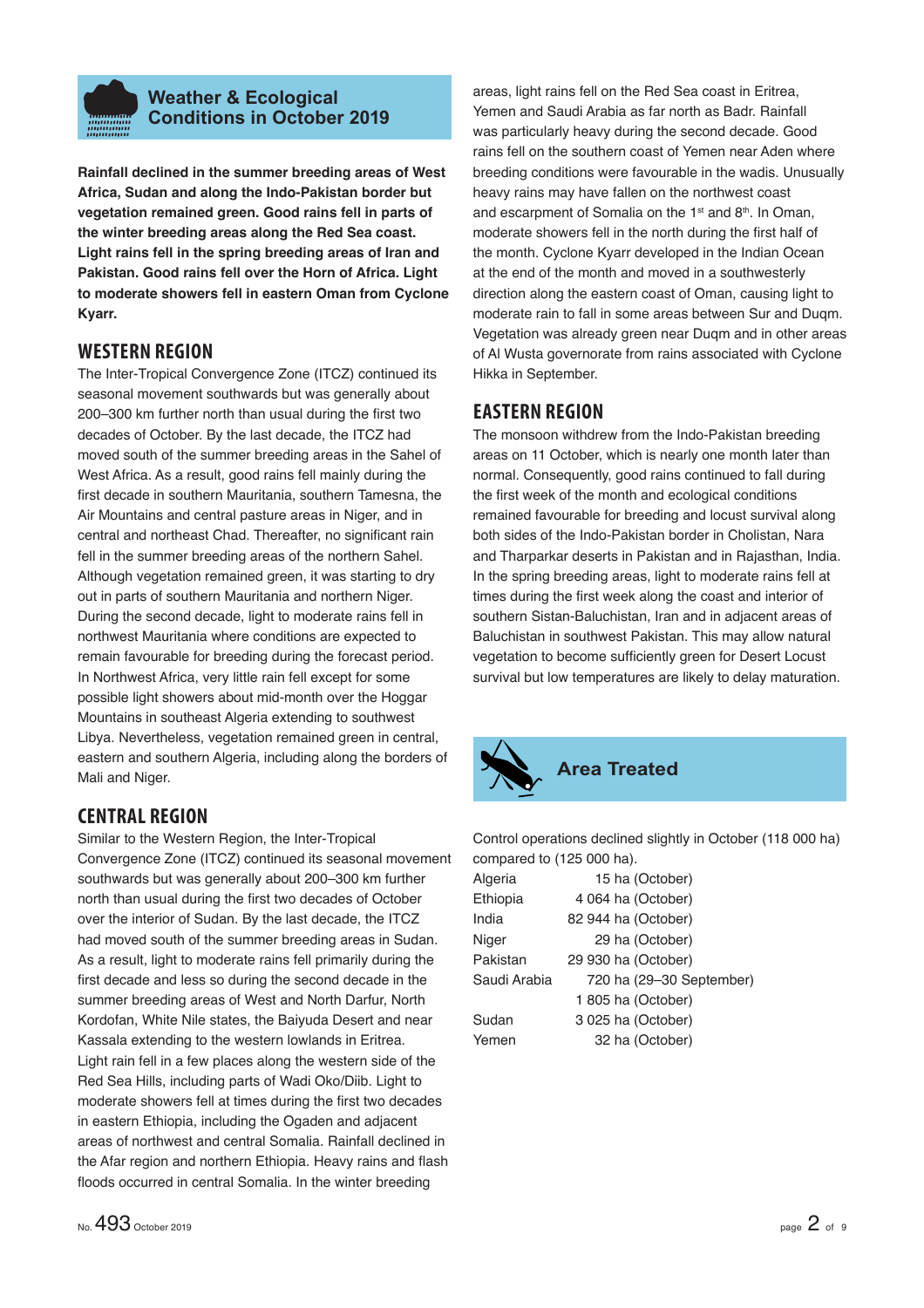# **Desert Locust Situation and Forecast**

# **WESTERN REGION**

# **MAURITANIA**

#### **• SITUATION**

During October, isolated immature and mature solitarious adults persisted in the summer breeding areas of the south between Oualata (1717N/0701W), Kiffa (1638N/1124W) and Tidjikja (1833N/1126W). Adults were also seen in the southwest near Rkiz (1658N/1514W) and persisted in the west between Nouakchott (1809N/1558W) and Atar (2032N/1308W). Small-scale breeding was detected near Tidiikia. Rkiz and Nouakchott where first to third instar solitarious hoppers were present, and solitarious adults were copulating north of Aguilal Faye (1827N/1444W). **• FORECAST**

*Small-scale breeding will cause locust numbers to increase in the northwest in areas that previously received good rains. This may lead to a few small groups forming. If conditions remain favourable, a second generation of laying could commence by the end of the forecast period.* 

## **MALI**

#### **• SITUATION**

No surveys were carried out and no locusts were reported in October.

**• FORECAST**

*Small-scale breeding is expected to be in progress and will continue in areas of recent rainfall in the Adrar des Iforas, Tilemsi Valley and Tamesna, causing locust numbers to increase slightly.*

# **NIGER**

### **• SITUATION**

 During October, scattered immature and mature solitarious adults were present on the Tamesna Plains between Tassara (1650N/0550E) and the Algerian border, in the northern Air Mountains north of Iferouane (1905N/0824E) in the southeast Air to the northeast and east of Timia (1809N/0846E), and along the southern edge of the Air. Small-scale breeding throughout these areas. From midmonth onwards, *transiens* adults and small groups of hoppers and adults, at densities up to 800 adults/ha, were seen on the Tamesna Plains, including a few groups of laying adults. Ground teams treated 29 ha.

### **• FORECAST**

*Small-scale breeding may continue in those areas where conditions remain favourable. However, as vegetation dries out, small groups may form in Tamesna and move to the Air Mountains.* 

# **CHAD**

**• SITUATION**

No surveys were carried out and no locusts were reported in October.

**• FORECAST**

*As vegetation dries out, a few small groups may form in the northeast and move towards the Air Mountains in Niger. Thereafter, locust numbers will decline, and no significant developments are likely.*

# **BURKINA FASO**

**• SITUATION** No reports were received during October. **• FORECAST** No significant developments are likely.

# **SENEGAL**

**• SITUATION** No locust activity was reported during October. **• FORECAST** *No significant developments are likely.* 

# **BENIN, CAMEROON, CAPE VERDE, CÔTE D'IVOIRE, GAMBIA, GHANA, GUINEA, GUINEA BISSAU, LIBERIA, NIGERIA, SIERRA LEONE AND TOGO**

**• FORECAST**

*No significant developments are likely.* 

# **ALGERIA**

### **• SITUATION**

During October, isolated mature solitarious adults persisted in the east near Illizi (2630N/0825E) and Djanet (2434N/0930E), in the southern Sahara west of Tamanrasset (2250N/0528E), and along the Niger border near In Guezzam (1937N/0552E). Small-scale breeding occurred near In Guezzam where second and third instar solitarious hoppers were present. Low numbers of immature solitarious adults were seen in the central Sahara between Reggane (2643N/0010E) and In Salah (2712N/0229E) and in the south on the Malian border southeast of Bordj Badji Mokhtar (2119N/0057E). Ground teams treated 15 ha near Reggane.

**• FORECAST**

*Low numbers of locusts are likely to persist along the edge of the Hoggar Mountains near Illizi, Djanet and Tamanrasset, and near agricultural areas in the central*  Sahara. No significant developments are likely.

# **MOROCCO**

### **• SITUATION**

During October, isolated immature solitarious adults were seen in the northern part of the Western Sahara in W. Sakia El Hamra near Haouza (2707N/1112W) and south of the Atlas Mountains in the Draa Valley near Zag (2800N/0920W) and Assa (2836N/0926W).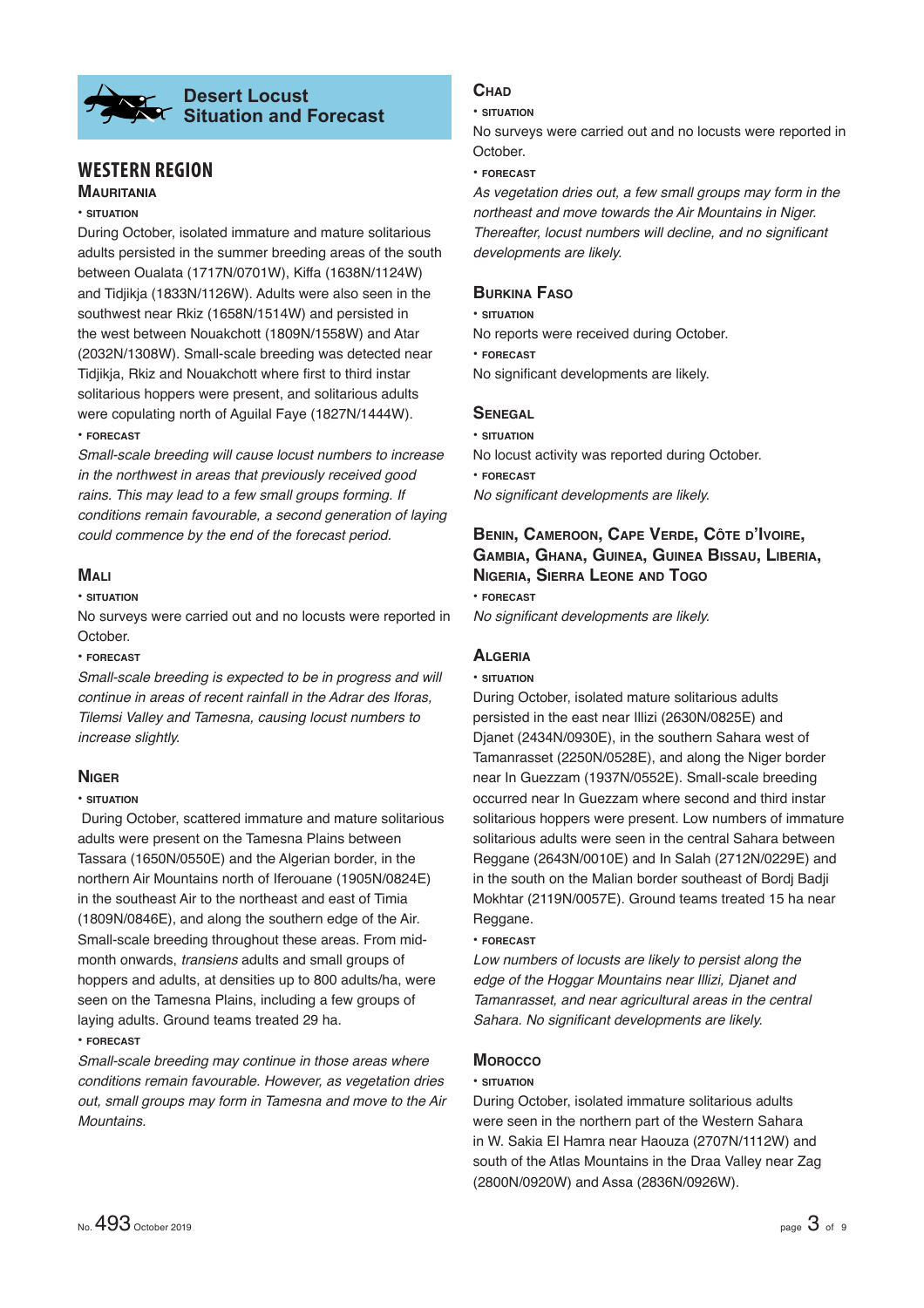### **• FORECAST**

*Low numbers of adults may appear in the Adrar Souttouf of the extreme south and breed on a small scale in areas of recent rainfall.*

## **LIBYA**

#### **• SITUATION**

During October, scattered gregarious appearing adults were seen at two places during a survey carried out in the southwest near Ghat (2459N/1011E) on the  $16-19$ th.

## **• FORECAST**

*Low numbers of adults are likely to persist and breed on a small scale in those areas near Ghat that received earlier fl ooding and remain green.*

# **TUNISIA**

**• SITUATION**

No reports were received during October.

#### **• FORECAST**

*No significant developments are likely.* 

# **CENTRAL REGION**

### **SUDAN**

### **• SITUATION**

During October, scattered immature and mature adults declined in North Kordofan and along the Nile Valley between Khartoum (1533N/3235E) and Dongola (1910N/3027E) but increased on the western side of the Red Sea Hills between Derudeb (1731N/3607E) and Haiya (1820N/3621E) where solitarious hoppers of all instars were seen up to mid-month from local breeding. A few groups of immature and mature adults formed in near Umm Saiyala (1426N/3112E) in North Kordofan, Derudeb and near Kassala (1527N/3623E). Ground teams treated 3 025 ha. No surveys were conducted in Wadi Oko/Diib of the northeast.

### **• FORECAST**

*As vegetation continues to dry out, a few small groups may form in the interior and move to the Red Sea coastal plains and the northeast subcoastal areas where small-scale breeding will commence with the onset of the winter rains. There is a low risk that a few small swarms could appear from the south on the southern coast near the Eritrean border.*

# **ERITREA**

### **• SITUATION**

No surveys were carried out and no locusts were reported in October.

### **• FORECAST**

*Breeding is almost certainly in progress and will continue on the Red Sea coastal plains, causing locust numbers to increase between Mersa Fatma and the Sudanese border. Small groups of hoppers and adults are likely to form. There is a moderate risk of a few groups and small swarms from* 

*northeast Ethiopia appearing in the highlands on their way to the coast.*

# **ETHIOPIA**

### **• SITUATION**

During October, hopper groups and bands continued to form in previously infested areas on the western edge of the Awash Valley north of Bati (1111N/4001E) in the Afar region and in the railway area in the east between Dire Dawa (0935N/4150E) and Ayasha (1045N/4234E). Fledging in Afar caused an increasing number of immature adult groups and swarms to form after mid-month. By the end of the month, some swarms had moved southeast towards Dire Dawa and the Harar Highlands in Oromiya region while a few immature groups moved north towards Mekele (1329N/3928E) in southern Tigray region with one group reaching Ganta Afeshum zone east of Axum (1407N/3843E) near Eritrea. On 14–16<sup>th</sup>, several mature swarms appeared in the northern Ogaden between Degeh Bur (0813N/4333E) and Warder (0658N/4520E), and some swarms continued south to Kebri Dehar (0644N/4416E). The swarms laid eggs that began hatching at the end of the month. Control operations treated 4 064 ha of which 1 150 ha were by air. **• FORECAST**

*Small swarms will continue to form in Afar in November and move north to Tigray where they are likely to continue to Eritrea. A few swarms will form along the railway area and move to the Ogaden and Oromiya. Hatching and band formation will occur in the Ogaden during November.*

# **DJIBOUTI**

#### **• SITUATION**

No reports were received during October.

### **• FORECAST**

*No significant developments are likely.* 

# **SOMALIA**

### **• SITUATION**

There were unconfirmed reports from locals by radio of swarms arriving on the northwest plateau between Gebiley (0942N/4337E) and Las Anod (0828N/4721E) on 8–13 October. These are likely to have originated from earlier infestations in northeast Somalia, perhaps supplemented by a few swarms from Yemen and adjacent areas of eastern Ethiopia.

### **• FORECAST**

*A few adult groups and small swarms from adjacent infestations in Ethiopia may appear on the northern plateau south of Hargeisa, Burao and Las Anod, and in central areas between Garowe and Galkayo. Small-scale breeding could occur in some areas that might give rise to hopper groups and small bands. Breeding in areas of recent heavy rains on the northwest coast may cause hopper and adult groups to form.*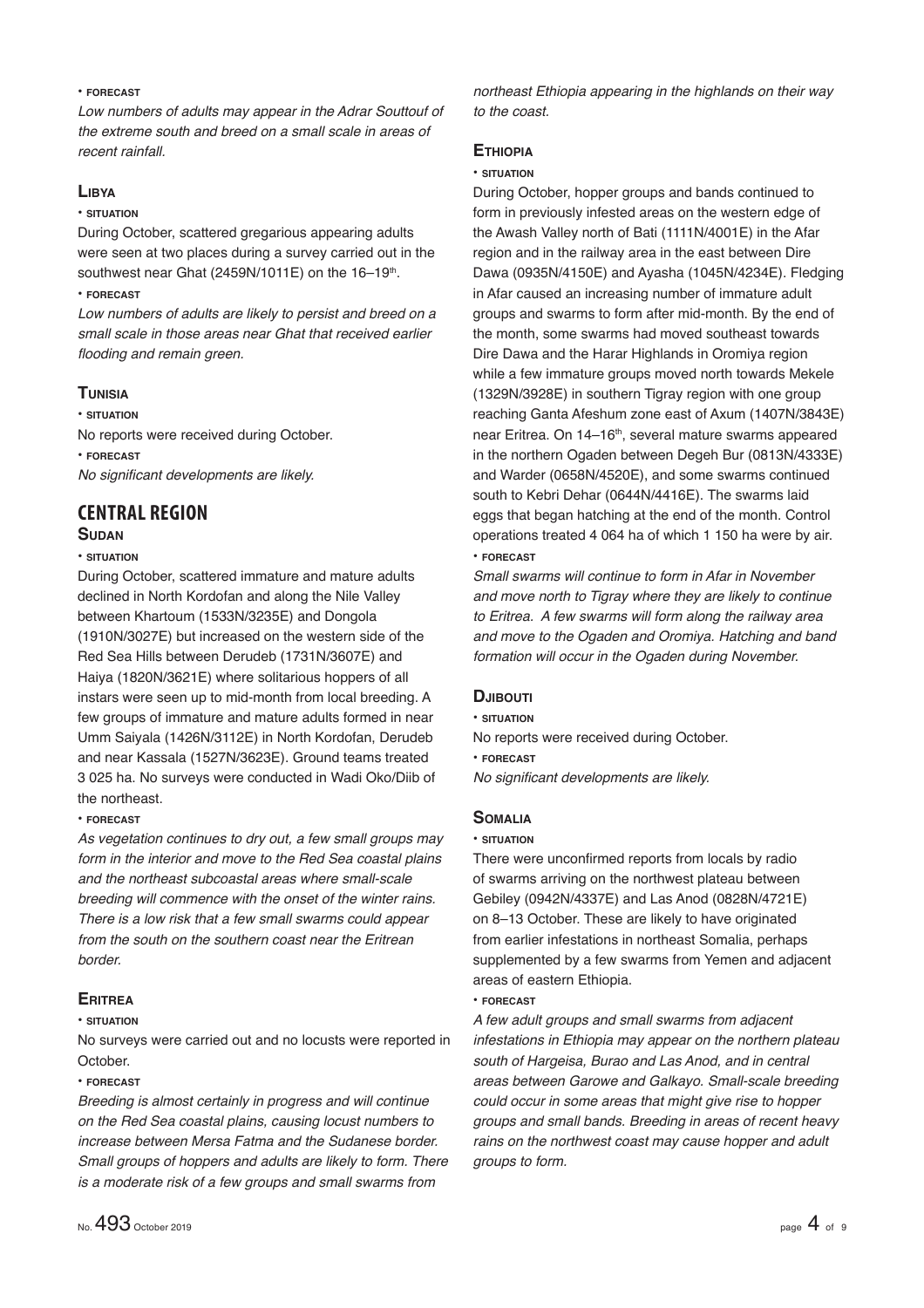# **EGYPT**

### **• SITUATION**

During October, isolated mature solitarious adults were seen in the southeast on the Red Sea coastal plains near Abu Ramad (2224N/3624E).

### **• FORECAST**

*Low numbers of adults may appear on the Red Sea coastal plains in the southeast where small-scale breeding will occur in areas that receive rainfall.*

# **SAUDI ARABIA**

# **• SITUATION**

During October, a small immature swarm was seen on the Red Sea coast plains south of Jizan (1656N/4233E) near the Yemen border on the 6<sup>th</sup>. Breeding continued in the Jizan area where a few late instar hopper groups and bands were present mixed with solitarious hoppers of all instars, and immature and mature solitarious adults. Ground teams treated 1 805 ha. On the central coast, scattered immature and mature solitarious adults were present near Lith (2008N/4016E).

### **• FORECAST**

*Locust numbers will continue to increase on the southern coastal plains of the Red Sea mainly near Jizan where hopper and adult groups and perhaps a few small bands are likely to form. A second generation of breeding will occur in November. Breeding will also extend to other areas of recent rainfall between Jizan and Badr.*

# **YEMEN**

### **• SITUATION**

During October, breeding continued on the northern Red Sea coast between Al Zuhrah (1541N/4300E) and Suq Abs (1600N/4312E) where late instar hopper groups and bands fledged, giving rise to groups of immature and mature adults. Hatching was seen at mid-month as well as one swarm laying eggs. Scattered immature and mature solitarious adults were present on the central Tihama between Bajil (1458N/4314E) and Zabid (1410N/4318E). Ground teams treated 32 ha. On the southern coast, smallscale breeding occurred near Lahij (1303N/4453E) and solitarious hoppers were present, egg-laying was seen near Ahwar (1333N/4644E) and scattered immature solitarious adults were present between Am Rija (1302N/4434E) and Ahwar. In the interior, low numbers of immature and mature solitarious adults were seen near Bayhan (1452N/4545E) in Shabwah and near Hawra (1542N/4817E) in W. Hadhramaut. An immature swarm was seen flying in the highlands near Sana'a (1521N/4412E) on the 30<sup>th</sup>. No locusts were seen elsewhere during surveys in the interior. **• FORECAST**

Late first-generation hatching will occur in early November *on the northern Red Sea coastal plains, giving rise to small*  hopper bands that will fledge by the end of the forecast *period. This will be supplemented by a second generation* 

*of breeding with hatching from mid-November onwards. A few immature swarms from the interior are likely to move through the highlands and arrive on the Red Sea and Gulf of Aden coasts where they will mature and lay, causing hopper groups and bands to form.* 

## **OMAN**

#### **• SITUATION**

During October, isolated immature solitarious adults were seen in a few places on the Musandam Peninsula, in the northern interior near Adam (2223N/5731E), and on the eastern coast near Duqm (1939N/5743E). There were unconfirmed reports of small groups on the eastern coast north of Duqm, in the northern interior near Nizwa (2255N/5731E) and Ibri (2314N/5630E). No locusts were seen elsewhere in the north or the southern region of Dhofar.

# **• FORECAST**

*Small-scale breeding may occur in coastal and interior areas of Al Wusta and Sharqiya governorates where good rains fell from cyclones Hikka and Kyarr.*

# **BAHRAIN, IRAQ, ISRAEL, JORDAN, KENYA, KUWAIT, LEBANON, PALESTINE, QATAR, SOUTH SUDAN, SYRIA, TANZANIA, TURKEY, UAE AND UGANDA • FORECAST**

*No significant developments are likely.* 

# **EASTERN REGION**

# **IRAN**

# **• SITUATION**

During October, isolated mature solitarious adults persisted in a few places along the southern coast near Bushehr (2854N/5050E), Bandar Abbas (2711N/5619E), Zarabad (2534N/5923E) and Chabahar (2517N/6036E), and in Jaz Murian of the southeast interior. At the end of the month, immature solitarious adults were seen near Zarabad and Chabahar, and a group of mature *transiens* adults was reported northeast of Chabahar near the Pakistan border. **• FORECAST**

*There is a moderate to high risk that adult groups and small swarms will arrive in Sistan-Baluchistan and Hormozgan provinces from the Indo-Pakistan summer breeding areas. The adults are likely to remain in any areas that receive rainfall and slowly mature due to low temperatures.* 

# **PAKISTAN**

### **• SITUATION**

During October, numerous second-generation hopper groups and some bands continued to develop and fledge in Tharparkar, Nara and Cholistan deserts, giving rise to an increasing number of immature adult groups that were maturing. At least one immature swarm was reported near the Indian border in Cholistan. Local infestations were likely to have been supplemented by adult groups moving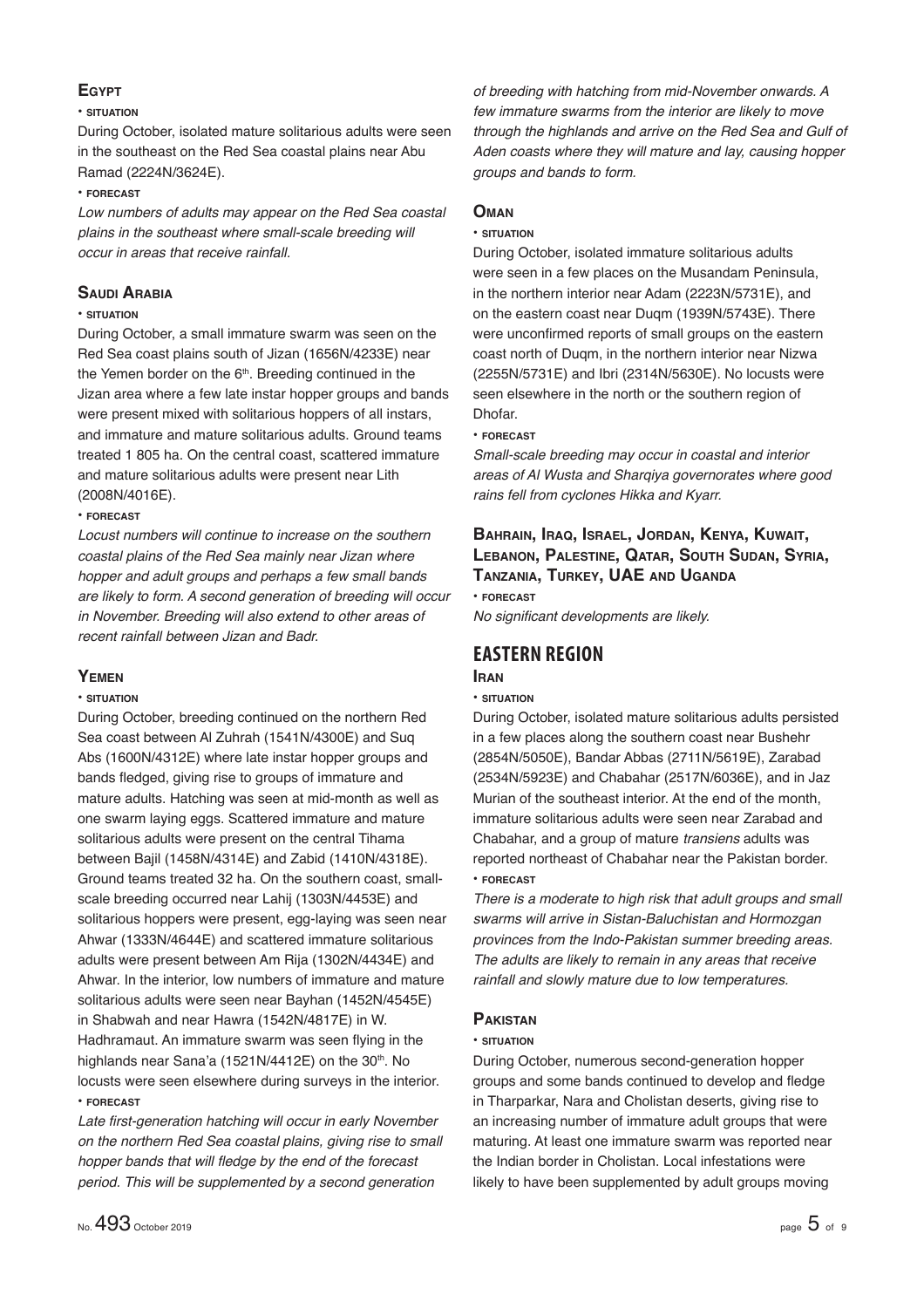westwards from adjacent breeding areas in Rajasthan. During the last week of the month, scattered mature solitarious adults were seen further westwards near Lasbela (2614N/6619E) west of Karachi. Control operations treated 29 930 ha of which 600 ha were by air.

#### **• FORECAST**

*As conditions dry out, second-generation breeding will decline but an increasing number of immature and mature adult groups and swarms will form in Cholistan, Nara and Tharparkar deserts. Any infestations that are not detected or controlled will move west to coastal and interior areas of Baluchistan where they are likely to persist in areas that receive rainfall. These movements will be supplemented by similar populations moving west from adjacent breeding areas in Rajasthan.*

### **INDIA**

#### **• SITUATION**

During October, widespread second-generation hatching continued in west Rajasthan from Barmer (2543N/7125E) to north of Bikaner (2801N/7322E), giving rise to numerous hopper groups and some bands. Fledging caused an increasing number of immature swarms to form that were maturing. During the last decade, several mature groups and swarms moved towards the coast in the Rann of Kutch northwest of Bhuj (2312N/6954E). Ground teams treated 82 944 ha in October.

## **• FORECAST**

*As conditions dry out, second-generation breeding will decline but an increasing number of immature and mature adult groups and swarms will form in Rajasthan. Any infestations that are not detected or controlled will move towards the west. This movement is expected to decline after November.*

### **AFGHANISTAN**

**• SITUATION**

No reports were received during October.

**• FORECAST**

*There is a low risk that a few groups or small swarms from the Indo-Pakistan border may appear in southern areas by the end of the forecast period.*



# Locust warning levels

A colour-coded scheme indicates the seriousness of the current Desert Locust situation: **green** for *calm*, **yellow** for *caution*, **orange** for *threat* and **red** for *danger*. The scheme is applied to the Locust Watch web page and to the monthly bulletins. The levels indicate the perceived risk or threat of

current Desert Locust infestations to crops and appropriate actions are suggested for each level.

# Locust reporting

**Calm (green).** Countries should report at least once/month and send RAMSES data with a brief interpretation.

**Caution (yellow), threat (orange) and danger (red).** During locust outbreaks, upsurges and plagues, RAMSES output files with a brief interpretation should be sent at least twice/week within 48 hours of the latest survey. **Bulletins.** Affected countries are encouraged to prepare decadal and monthly bulletins summarizing the situation. **Reporting.** All information should be sent by e-mail to the FAO/ECLO Desert Locust Information Service (eclo@fao. org and faodlislocust@gmail.com). Reports received by the first two days of the new month will be included in the FAO Desert Locust Bulletin; otherwise, they will not appear until the following month. Reports should be sent even if no locusts were found or if no surveys were conducted.

# Desert Locust Control Committee (DLCC)

The registration deadline for the 41<sup>st</sup> session of the DLCC is 10 November 2019. Thereafter, accommodation and participation in the session cannot be guaranteed. Please contact AGP-713-DLCC@fao.org. The session will be a *green* or sustainable meeting that is designed, organized and implemented in a way that minimizes negative environmental impacts and leaves a positive impact for the host country. Digital tools will be used to save paper.

# Calendar

The following activities are scheduled:

- **CLCPRO.** Regional biological control workshop, Rabat, Morocco (26–28 November)
- SWAC. Regional Desert Locust Information Officer workshop, Tehran, Iran (26–28 November)
- DLCC. 41<sup>st</sup> Session, Addis Ababa, Ethiopia (10–13 December)
- **CRC.** ULV sprayer maintenance workshop, Muscat, Oman (20–23 January)
- **CLCPRO/CRC/DLIS.** Drone field trial, Mauritania (27–31 January)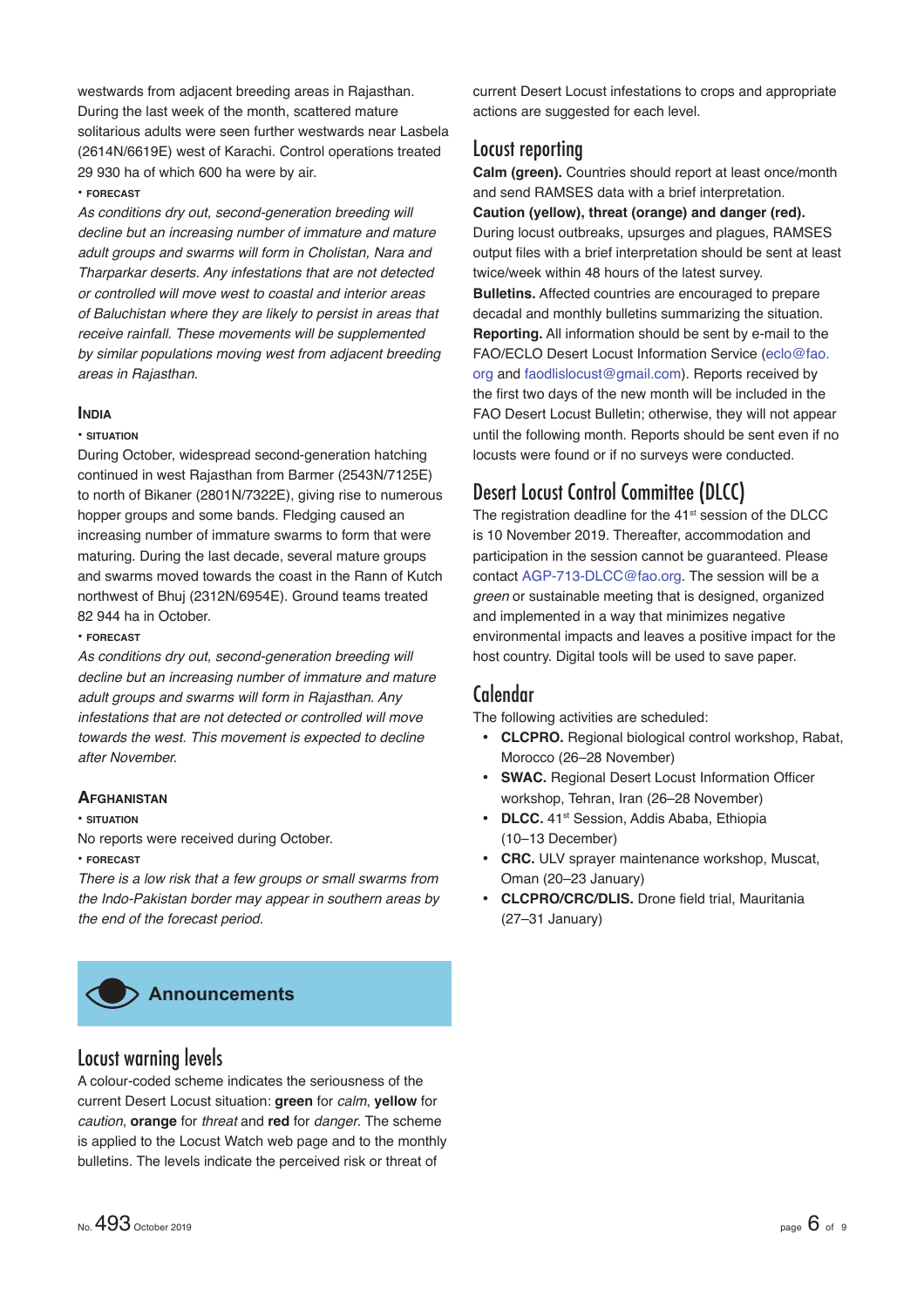

# **Glossary of terms**

The following special terms are used in the Desert Locust Bulletin when reporting locusts:

# Non-gregarious adults and hoppers

# **Isolated** (few)

- very few present and no mutual reaction occurring
- 0–1 adult/400 m foot transect (or less than 25/ha) **Scattered** (some, low numbers)
- enough present for mutual reaction to be possible but no ground or basking groups seen
- 1–20 adults/400 m foot transect (or 25–500/ha)

## **Group**

- forming ground or basking groups
- 20+ adults/400 m foot transect (or 500+/ha)

# Adult swarm and hopper band sizes

### **Very small**

| $\cdot$ swarm: less than 1 km <sup>2</sup> | $\cdot$ hand: 1–25 m <sup>2</sup>     |
|--------------------------------------------|---------------------------------------|
| <b>Small</b>                               |                                       |
| • swarm: $1-10$ km <sup>2</sup>            | $\cdot$ band: 25-2,500 m <sup>2</sup> |
| Medium                                     |                                       |
| • swarm: $10 - 100$ km <sup>2</sup>        | • band: 2,500 m <sup>2</sup> – 10 ha  |
| Large                                      |                                       |
| • swarm: $100 - 500$ km <sup>2</sup>       | $\cdot$ band: 10–50 ha                |
| <b>Very large</b>                          |                                       |
| $\cdot$ swarm: 500+ km <sup>2</sup>        | $\cdot$ band: 50+ ha                  |

# Rainfall

# **Light**

 $\cdot$  1–20 mm

# **Moderate**

 $\cdot$  21–50 mm

### **Heavy**

• more than 50 mm

# **Summer rains and breeding areas**

- July–September/October
- Sahel of West Africa, Sudan, western Eritrea; Indo-Pakistan border

### **Winter rains and breeding areas**

- October–January/February
- Red Sea and Gulf of Aden coasts; northwest Mauritania, Western Sahara

### **Spring rains and breeding areas**

- February–June/July
- Northwest Africa, Arabian Peninsula interior, Somali plateau, Iran/Pakistan border

# Other reporting terms

# **Breeding**

- The process of reproduction from copulation to fledging **Recession**
- Period without widespread and heavy infestations by swarms

### **Remission**

• Period of deep recession marked by the complete absence of gregarious populations

### **Outbreak**

• A marked increase in locust numbers due to concentration, multiplication and gregarisation which, unless checked, can lead to the formation of hopper bands and swarms

# **Upsurge**

• A period following a recession marked initially by a very large increase in locust numbers and contemporaneous outbreaks followed by the production of two or more successive seasons of transient-to- gregarious breeding in complimentary seasonal breeding areas in the same or neighbouring Desert Locust regions

## **Plague**

• A period of one or more years of widespread and heavy infestations, the majority of which occur as bands or swarms. A major plague exists when two or more regions are affected simultaneously

### **Decline**

• A period characterised by breeding failure and/or successful control leading to the dissociation of swarming populations and the onset of recessions; can be regional or major

# Warning levels

# **Green**

• *Calm*. No threat to crops; maintain regular surveys and monitoring

# **Yellow**

• *Caution*. Potential threat to crops; increased vigilance is required; control operations may be needed

## **Orange**

• *Threat*. Threat to crops; survey and control operations must be undertaken

### **Red**

• *Danger*. Significant threat to crops; intensive survey and control operations must be undertaken

# **Regions**

# **Western**

• Locust-affected countries in West and North-West Africa: Algeria, Chad, Libya, Mali, Mauritania, Morocco, Niger, Senegal, Tunisia; during plagues only: Benin, Burkina Faso, Cameroon, Cape Verde, Côte d'Ivoire, Gambia, Ghana, Guinea, Guinea-Bissau, Liberia, Nigeria, Sierre Leone and Togo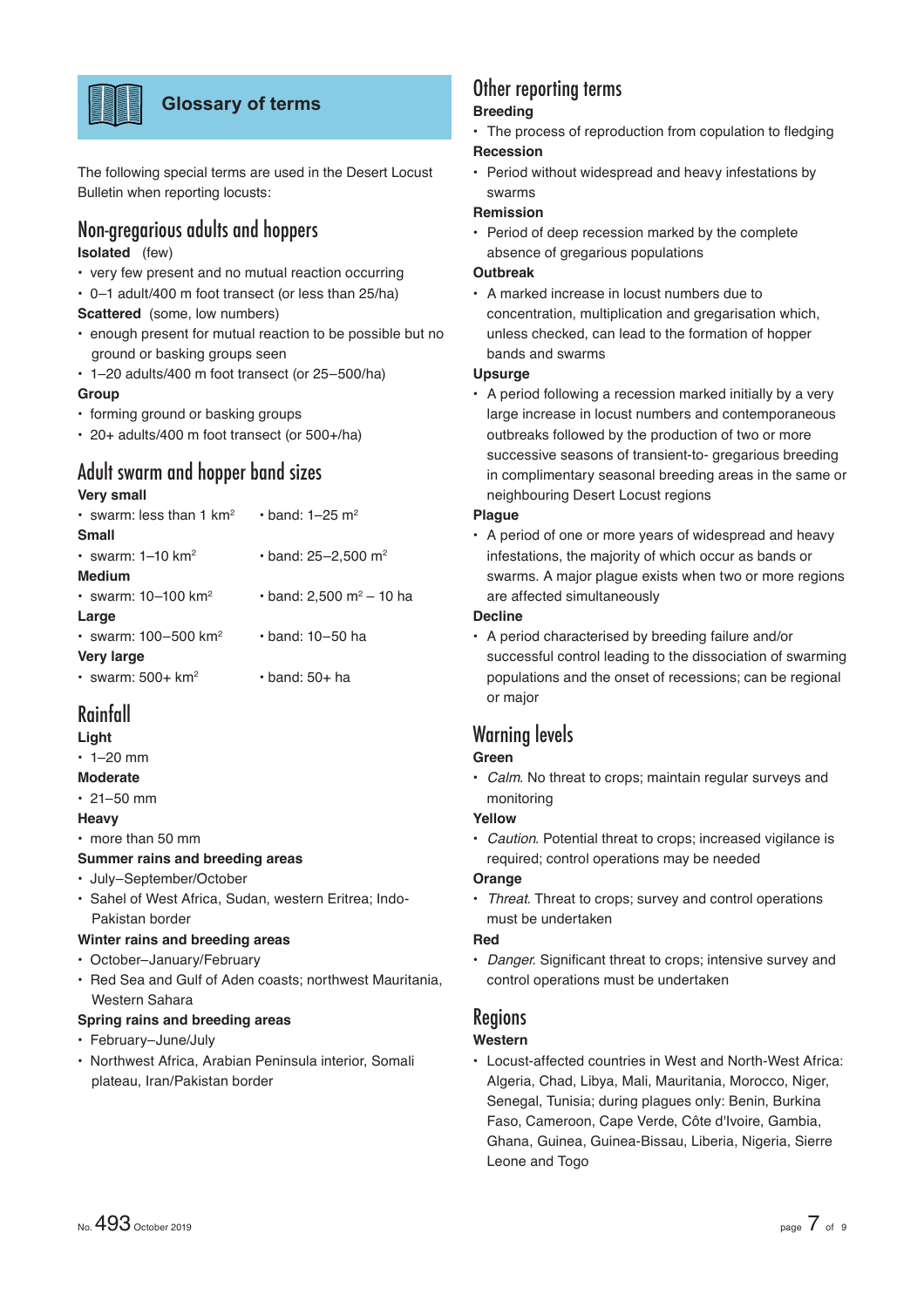## **Central**

• Locust-affected countries along the Red Sea: Djibouti, Egypt, Eritrea, Ethiopia, Oman, Saudi Arabia, Somalia, Sudan, Yemen; during plagues only: Bahrain, Iraq, Israel, Jordan, Kenya, Kuwait, Lebanon, Palestine, Qatar, South Sudan, Syria, Tanzania, Turkey, UAE and Uganda

### **Eastern**

• Locust-affected countries in South-West Asia: Afghanistan, India, Iran and Pakistan.



FAO Locust Watch. Information, maps, activities, publications, archives, FAQs, links http://www.fao.org/ag/locusts

FAO Desert Locust regional commissions. Western Region (CLCPRO), Central Region (CRC), South-West Asia (SWAC) http://www.fao.org/ag/locusts

**IRI RFE.** Rainfall estimates every day, decade and month http://iridl.ldeo.columbia.edu/maproom/.Food\_Security/.Locusts/index.html

**IRI Greenness maps.** Dynamic maps of green vegetation evolution every decade http://iridl.ldeo.columbia.edu/maproom/Food\_Security/Locusts/Regional/greenness.html

NASA WORLDVIEW. Satellite imagery in real time https://worldview.earthdata.nasa.gov

Windy. Real time rainfall, winds and temperatures for locust migration http://www.windy.com

eLocust<sup>3</sup> training videos. A set of 15 introductory training videos are available on YouTube https://www.youtube.com/playlist?list=PLf7Fc-oGpFHEdv1jAPaF02TCfpcnYoFQT

RAMSESv4 training videos. A set of basic training videos are available on YouTube https://www.youtube.com/playlist?list=PLf7Fc-oGpFHGyzXqE22j8-mPDhhGNq5So

RAMSESv4 and eLocust3. Installer, updates, videos, inventory and support https://sites.google.com/site/rv4elocust3updates/home

FAOLocust Twitter. The very latest updates posted as tweets http://www.twitter.com/faolocust

FAOLocust Facebook. Information exchange using social media http://www.facebook.com/faolocust

FAOLocust Slideshare. Locust presentations and photos http://www.slideshare.net/faolocust

eLERT. Online database of resources and technical specifications for locust emergencies http://sites.google.com/site/elertsite